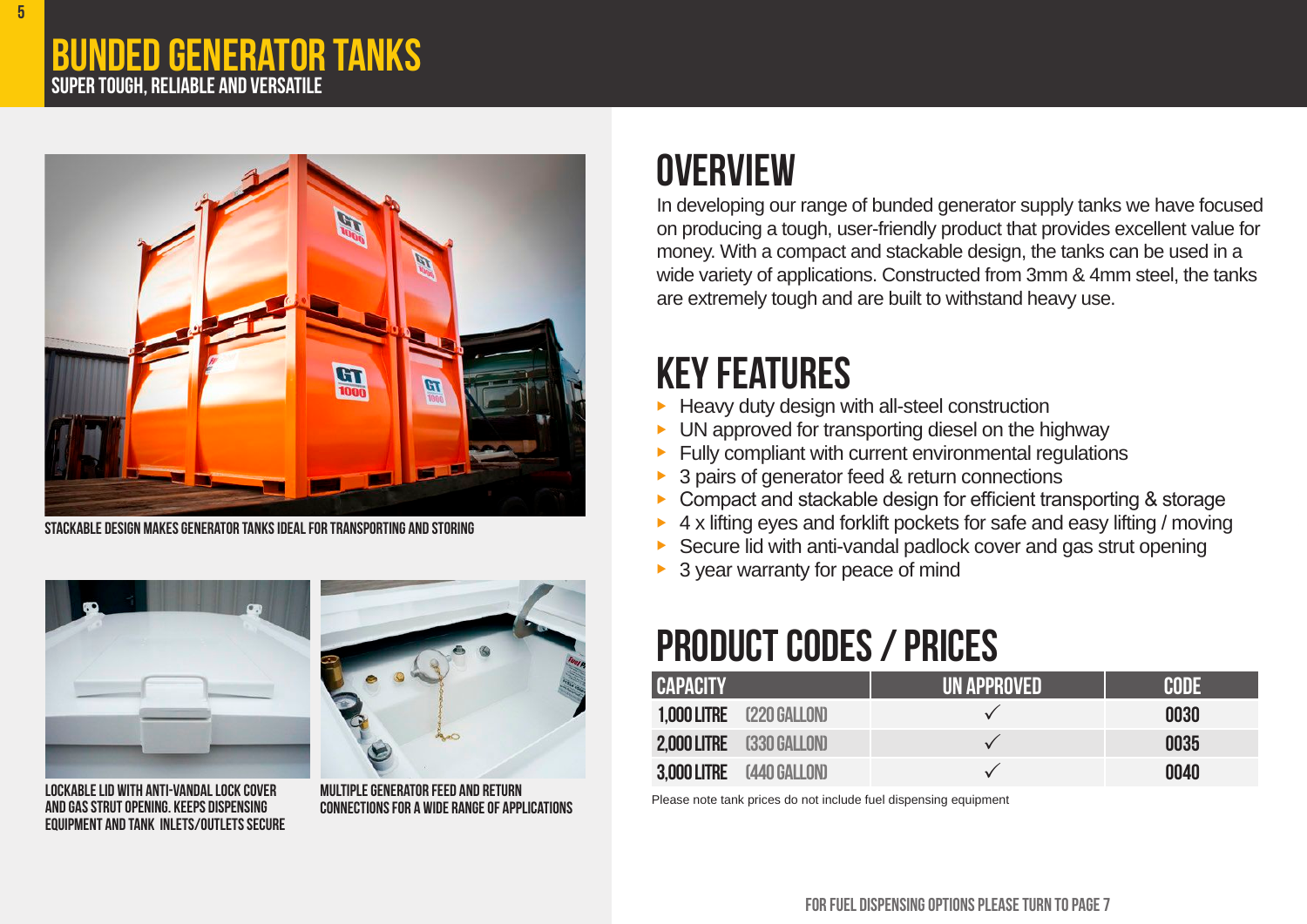6

### TECHNICAL DETAILS

| <b>CAPACITY</b>            | <b>LENGTH</b><br>(MM) | WIDTH<br>(MM) | <b>HEIGHT</b><br>(MM) | <b>EMPTY WEIGHT</b><br>(KG) | <b>FULL WEIGHT</b><br>(KG) | <b>MAX. HOSE</b><br><b>LENGTH (M)</b> | <b>STEEL THICKNESS</b><br><b>INNER TANK (MM)</b> | <b>STEEL THICKNESS</b><br><b>OUTER TANK (MM)</b> |
|----------------------------|-----------------------|---------------|-----------------------|-----------------------------|----------------------------|---------------------------------------|--------------------------------------------------|--------------------------------------------------|
| 1,000 LITRES (220 GALLONS) | 1,261                 | 1,261         | 1,306                 | 470                         | 1,320                      |                                       |                                                  |                                                  |
| 2,000 LITRES (440 GALLONS) | 2,315                 | 1,261         | 1,311                 | 725                         | 2,425                      |                                       |                                                  |                                                  |
| 3,000 LITRES (660 GALLONS) | 2,315                 | .600          | 1,311                 | 860                         | 3,410                      |                                       |                                                  |                                                  |







#### inner tank connections



# Standard colour:

ANTHRACITE GREY

For full details on colour options, codes and lead times please turn to **page 61**

020 RAL7016